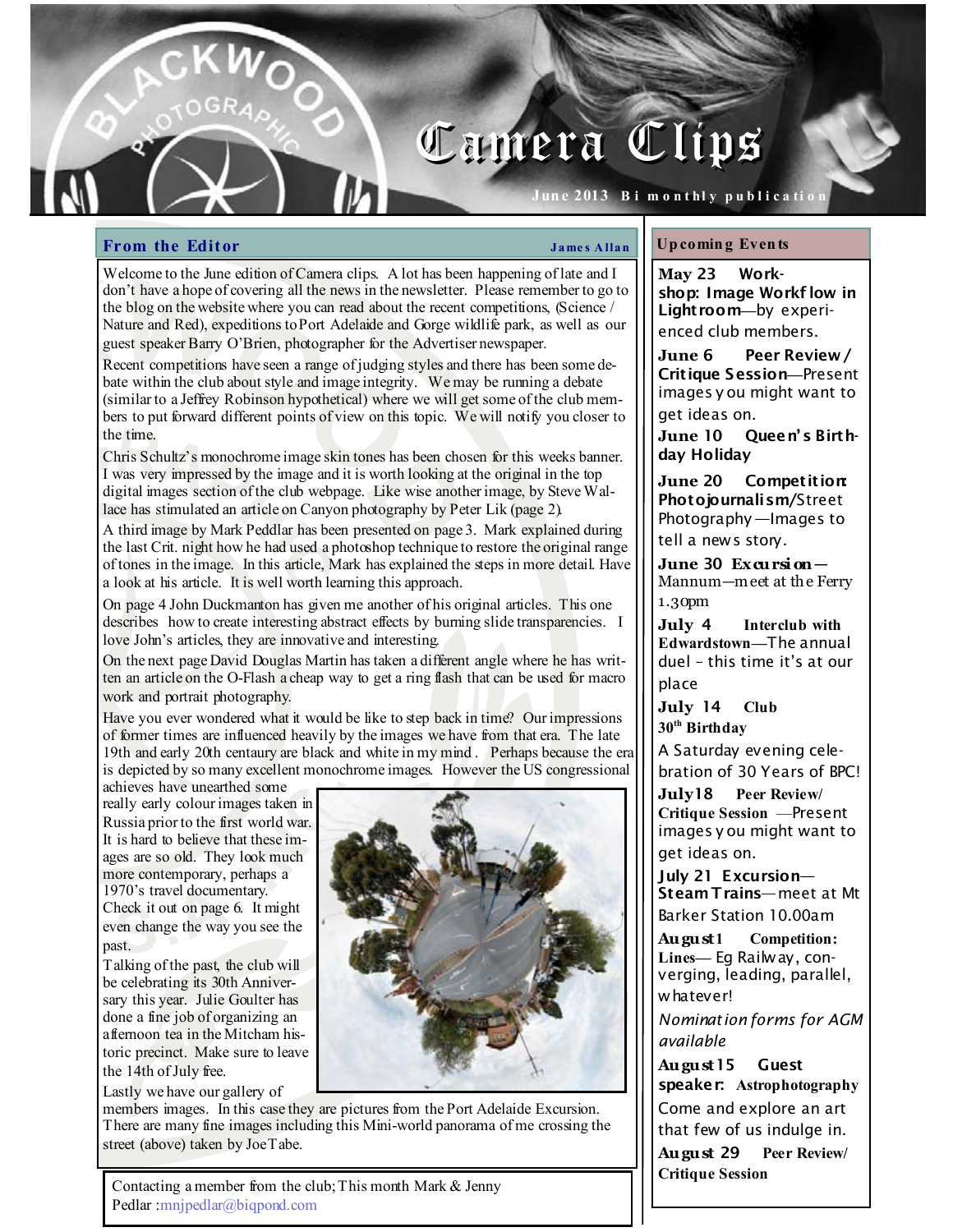



During the Red competition last week, Steve Wallace was awarded 9 points for a beauti ful photograph of a painted canyon taken during his trip of America. This photograph reminded me of another notable Australian photographer, Peter Lik, who has made a reputation as a landscape photographer based in Las Vegas. Peter







has a wonderful flowing style, with highly saturated pictures, often with limited palates and beautiful detail. His photograph "one", the depiction of autumn trees reflected and blurred in a body of water has sold for 1 million dollars US. (look it up) He has starred in an American documentary series about braving the elements to take beautiful landscape photographs in wild places. The series of photographs that I have depicted are from his " Hidden Canyon" series. The hidden canyons, also known as slot canyons, are found in Arizona. Peter has timed his photographs to catch the midday sun percolating down over the red or yellow walls to depict a visage of colour and form. Peter cut his teeth as a photographer on family holidays from his home town of Melbourne. In the 1990's he set up a post card stand in Cairns. He now has a studio in Noosa Heads as well as in Las Vegas. Another photographer well worth emulating.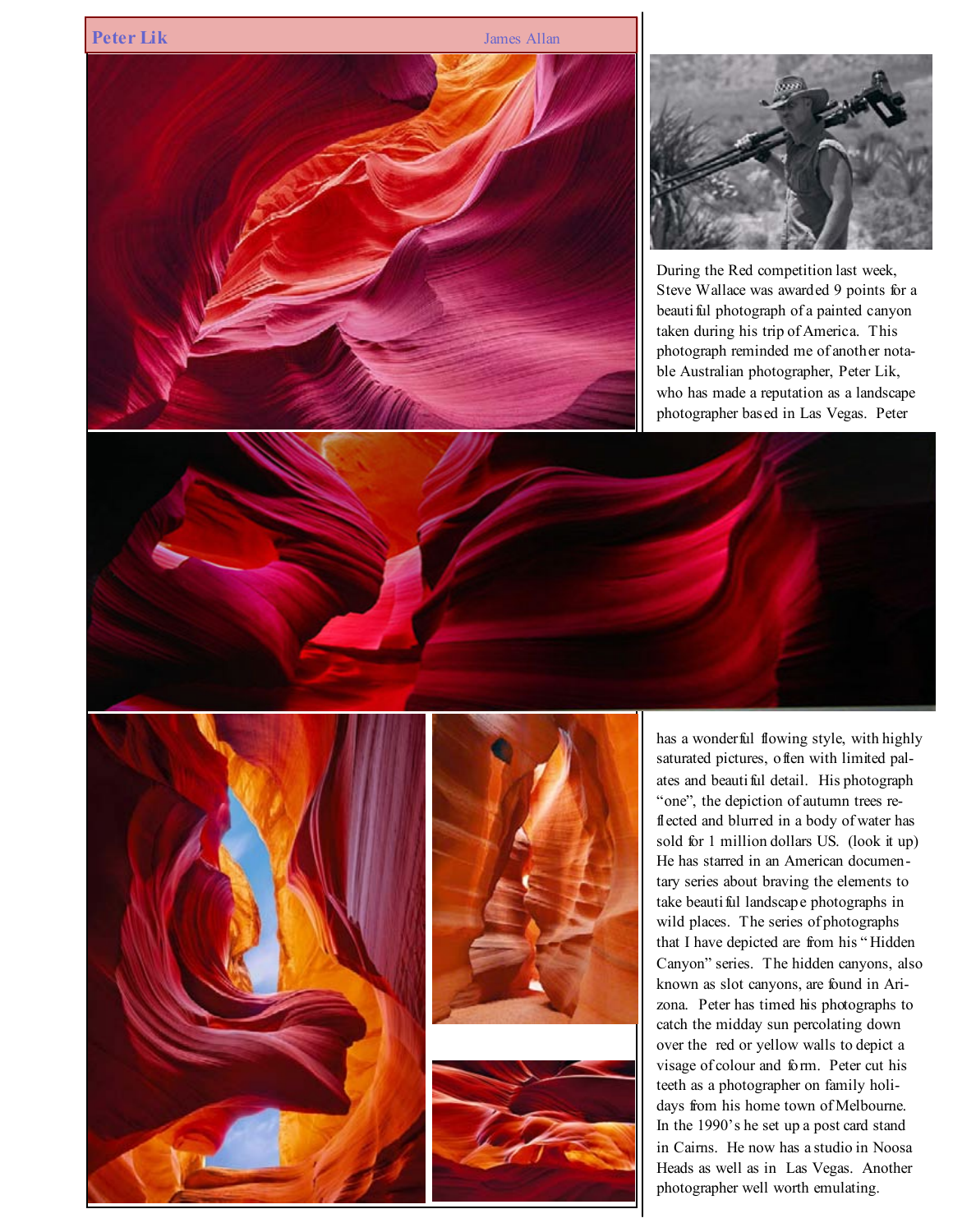

Levele, Lassos and Localisation. After reading an article on these three attributes of Photoshop CS5 I was able to turn a very ordinary landscape of the Grampians into a very pleasing image. When I took the photo, I felt that the scene showed promising lighting. However on the computer it was flat and uninteresting. At this point I must point out that I claim no credit for the concept. Eric gave me a magazine containing a useful article on the subject. A contributor to the magazine had done the hard work putting it together. I used the tips to reveal my image's potential. To my eye it has captured some of the drama that inspired me to take the photo in the first place.

This image was shot in the Grampians last July. The weather was lousy but the view from the top of Mount William breathtaking. Unfortunately the camera was unable to cope with the range of contrast unaided. So, following the Digital Photo mag article this is what I did.

First of all I went into Levels in the Image/Adjustments tab and moved the white slider left til it met the base of the curve. (1) This gave me a full range of tones from white to black. Then I went back to the Image/Adjustments and selected Exposure. This I increased to  $+0.73$ . (2)

Since the foreground was very dense I used the lasso tool to select a localised area and increased the exposure to  $+3.00$ . Then after saying OK to the exposure and before leaving the lasso tool, I selected Refine edge from the toolbar above the main image and moved the Feathering slider all the way right to 250 pixels. (3) I repeated this in several spots til I had the detail I wanted.

Finally, after entering it in a club competition and having it judged I straightened the horizon.





Before and after images of the view from Mt William in the Grampians





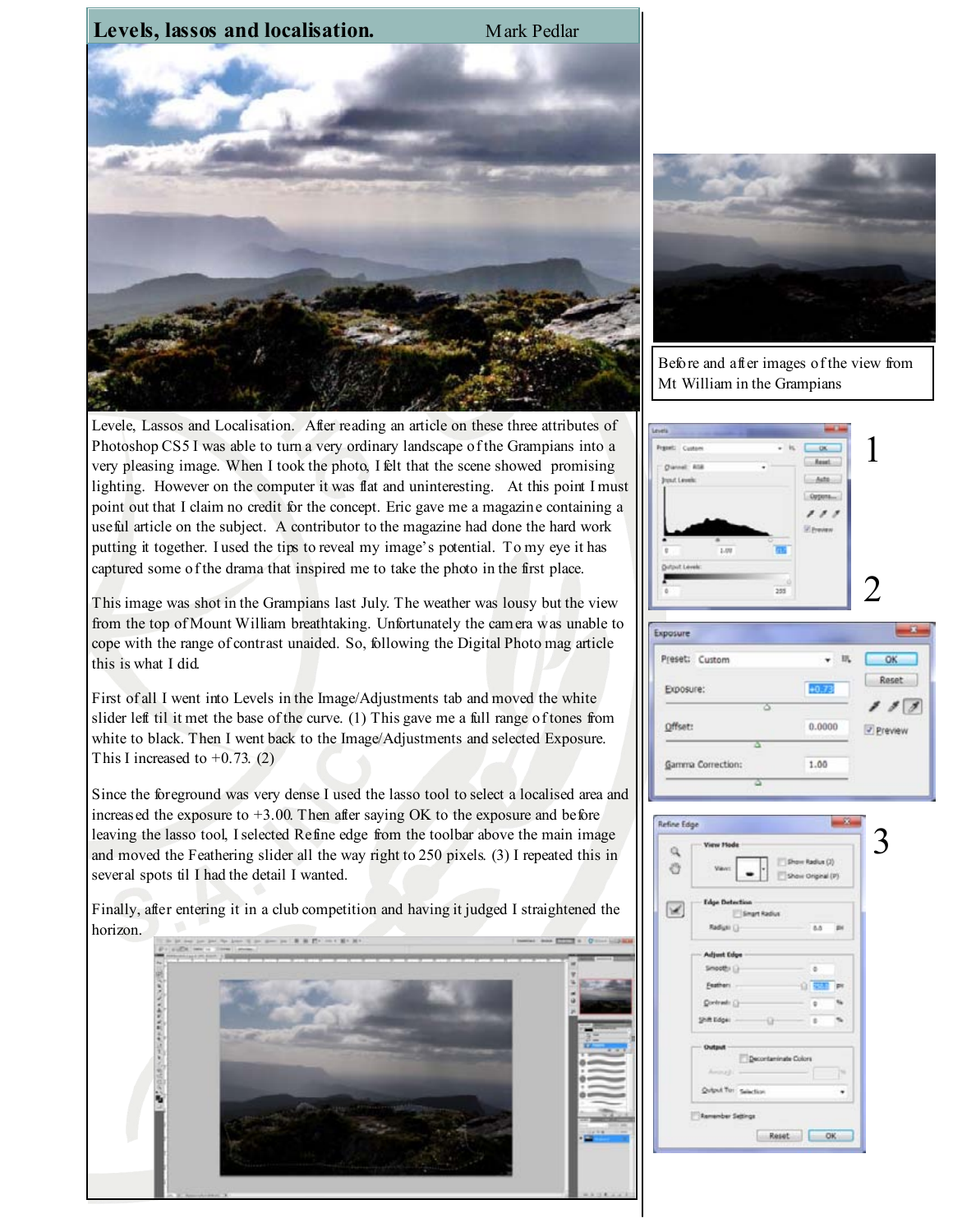### Fun on a cold winters days—BURNIES. John Duckmanton

This is one of my favourites. I don't throw old or uninteresting slides away; I burn them in a controlled way.

In my big competition era I often took 3-5 rolls of 36exp K64 a week and expected to get 2-3 usable slides per roll. The rest? Well, some were as good as the usable ones and were kept anyway but over half were throwaways.

First choice was given to the slide library I was using (a nice little earner at the time) but I still ended up with a big waste bin.

I must have read about it somewhere but I tried passing some of these slides through a gas blowtorch flame and copying areas of the resultant 'mess'. Very intriguing.

I practised with the speed of pass and distance from the flame which allowed me to come up with reproducible results.

Card mounted Kodachromes were the best as they were firmly glued into the holder. Agfa and Fuji slides tended to shrink fast and the mounts also melted.

The colour tended to alter with higher temperatures so I added retouching dyes which melted into the surface to give varying effects.

Sometimes holes appeared so I found pictures to put into the holes. No computer tricks at that time so slides for sandwiching were briefly soaked in water and the unwanted areas scraped away using a sharp blade. This slide was then registered behind the hole in the burnie and again copied in the slide copier.

What about different flames? The gas flame was very hot so I tried a much cooler meths flame which tended to just melt rather than blister.

A candle flame left a layer of soot but after a few seconds the slide shrank and lightening-like cracks appeared in the deposited carbon. Again a simple montage gave a great picture.

My slide-copier only works with cameras which take manual lenses so I am looking for a way to use the above as I gradually convert my slide collection to digital format and throw away a few oldies. Don't we keep a lot of mediocre pictures in our collections!

Extra tips:

With plastic mounted slides, open the mount and secure the trannie on all sides with cellotape.

Melted plastic can be very hot and burn you as can the flames so use pliers to hold the mount and drop the heated end product onto a sheet of cardboard to cool

Slide 1: I call this one GENESIS as the face seems to be emerging from a primeval broth.

Slide 2: This is my ANGEL FACE in a sky created by a candle flame.

Slide 3: The Devil himself! The devil is the Printer's Devil on the old government printers in Brisbane.





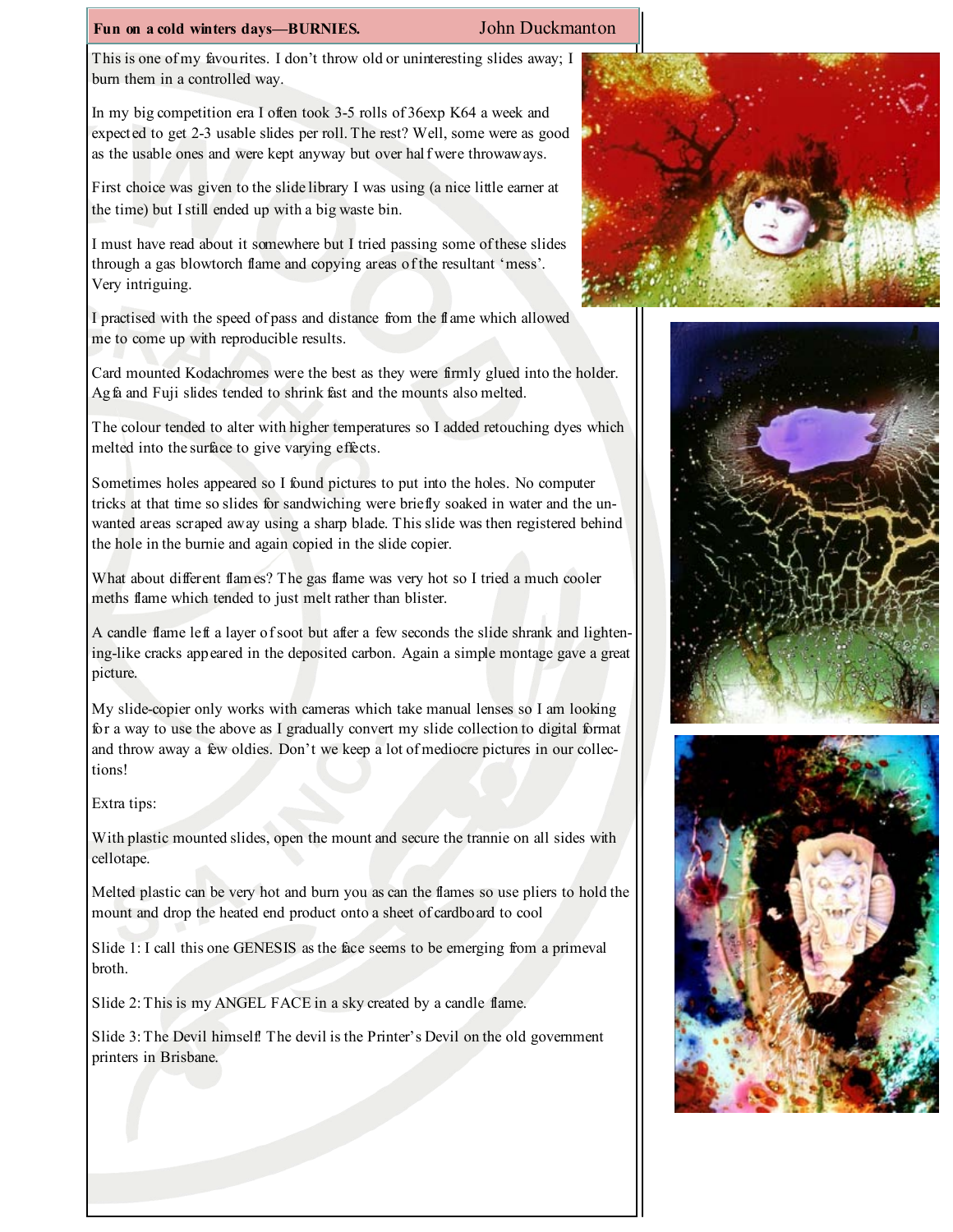# O-Flash - a budget priced ring flash.—David Douglas Martin

This clever device has been designed to utilise the flash emitted by the external flash units on Nikon & Canon cameras. It is virtually foolproof having no circuitry of its own & therefore requiring no power source. Instead light from the main flash passes through a series of internal mirrors to spread the light evenly around the subject to provide virtually shadow free illumination that is controlled by the cameras TTL sensors.



It is easy to fit as shown in the accompanying images. Slightly cumbersome it is best used with the camera mounted on a tripod for support  $\&$  this may limit its useability in

a field situation, however it has no other disadvantages that I have been able to identify. This unit was obtained on eBay for a post paid price of \$25 from a Chinese supplier & took approximately 4 weeks to be delivered.

I do not have a macro lens so have only been able to use the O-Flash for close up work & have been pleasantly impressed by its performance. The sample picture of a Yar Dragon figurine that is approx 7cm high was shot at f16 from a distance of 45cm with a 17- 80mm lens on my Canon 550D with a 420EX flash.

David D-M



### The Upside—

O-flash is cheap and will fit most flash units. It allows the camera—flash combination to adjust the light intensity through TLL metering.

### The Down side—

Although O-flash fits most flash units, the fit may be tight and the ring is not perpendicular to the axis of the lens. Some reviewers have found the light may have a mild blue cast. The biggest pitfall is that there may be a 3 stop drop off in light intensity making it difficult to use for portrait work. (As opposed to the more expensive Ray-flash with only 1 stop drop off)

A ring flash, invented by Lester A. Dine in 1952, originally for use in dental photography, is a circular photographic flash that fits around the lens, especially for use in macro (or close-up) photography. Its most important characteristic is providing even illumination with few shadows visible in the photograph, as the origin of the light is very close to (and surrounds) the optical axis of the lens. When the subject is very close to the camera, as is the case in macro photography, the distance of the flash from the optical

axis becomes significant. For objects close to the camera, the size of the ring flash is significant and so the light encounters the subject from many angles in the same way that it does with a conventional flash with soft box. This has



the effect of further softening any shadows.

Ring flashes are also very popular in portrait and fashion photography. In addition to softening shadows and creating circular highlights in the model's eyes, the unique way that a ring flash renders light gives the model a shadowy halo that is a common feature of fashion photography.

There are also passive light modifiers, (Oflash or Ray Flash) which will shape the light from an ordinary (shoe mount) flash into that of a ring flash. The adapters use a series of diffusers and reflectors to "bend" the light in an arc around the lens axis. The light is then emitted from that arc. This maintains any through-the-lens (TTL) lighting functions that may be shared by the camera and flash, as the actual light source has not changed.

Ring flash as a lighting technique has enjoyed a strong resurgence over the last few years, as photographers realize that it is far more useful than the one-look way in which it has been used for decades. Specifically, it is now being used primarily as a fill light to raise the illumination level of shadows created by other, off-axis lights. It is considered to be a particularly good source of fill light, because it does not create harsh shadows.

Source: http://en.wikipedia.org/wiki/ Ring\_flash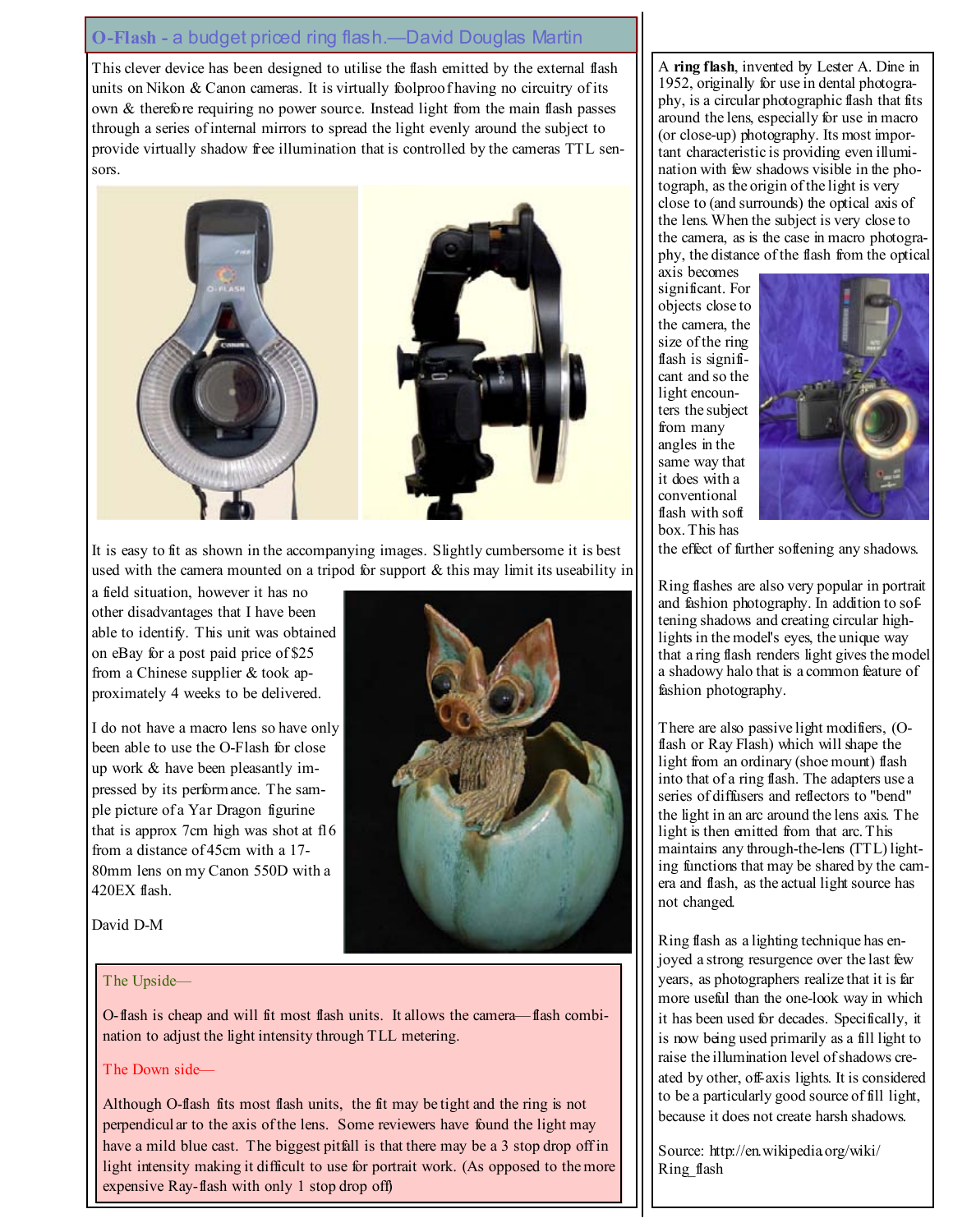# Sergei Mikhailovich Prokudin-Gorskii



This month Howard drew my attention to this collection of extraordinary colour photographs taken between 1909 and 1912 in Russia. The photographer Sergei Mikhailovich Prokudin-Gorskii (1863-1944) undertook a photographic survey of the Russian Empire with the support of Tsar Nicholas II. He travelled the length and breadth of the then Russian empire. He used a specialized camera to capture three black and white images in fairly quick succession, using red, green and blue filters. The intention was to later recombine and project the three plates with filtered lanterns to show a coloured composite image. Many of the images however were never shown, but were in storage for many years. The US Library of Congress, purchased the original glass plates back in 1948. in 2000 archivists invited photographers to recombine the images using computer technology. The resultant high quality images, often with bright colours, make it difficult to believe that these images were taken over 100 years ago, at a time when neither the Russian Revolution nor World War I had yet begun. A time warp.